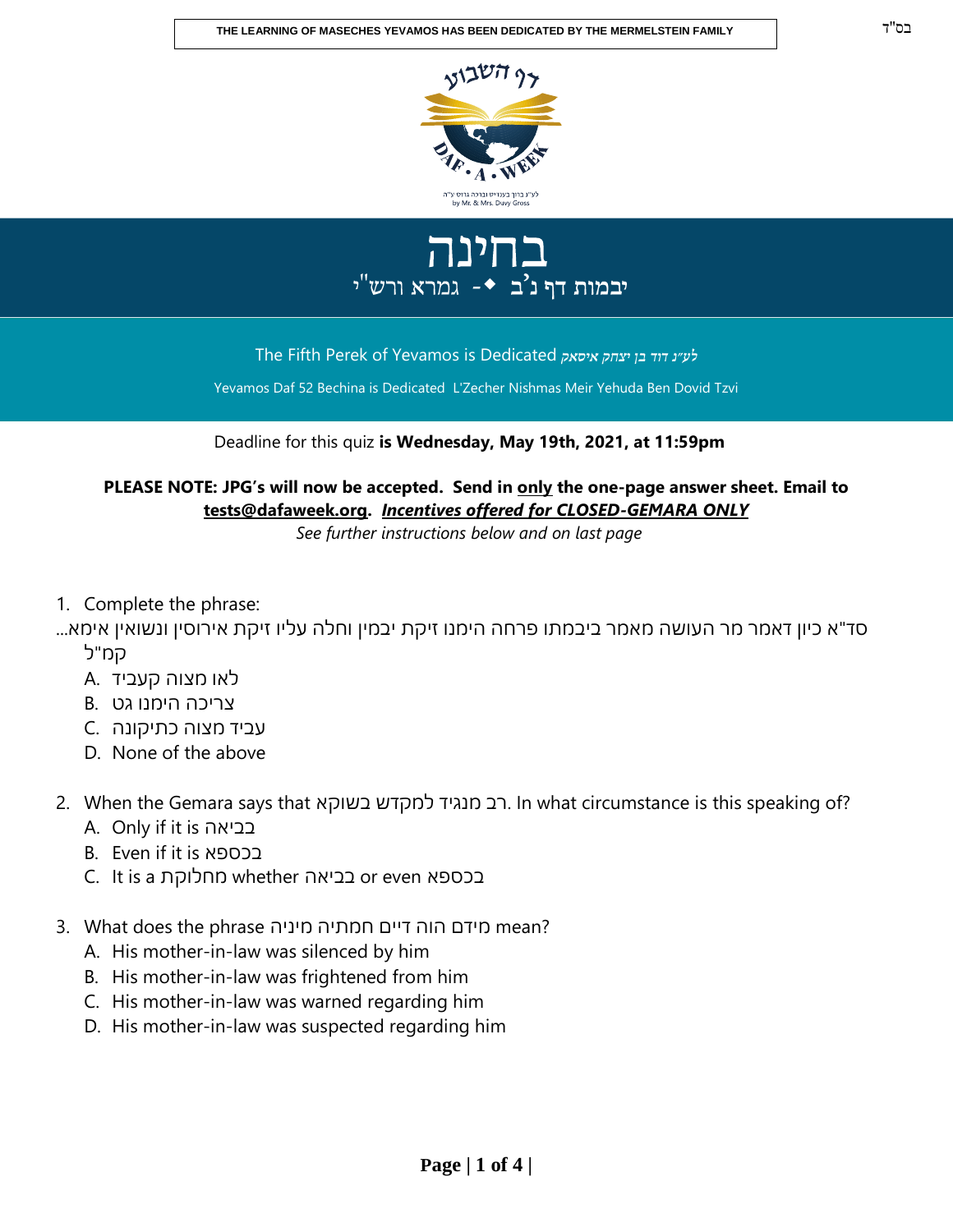- 4. Why did the Gemara find it unnecessary to mention if שטר works for מאמר?
	- A. The חכמים would not have allowed a שטר since it can be confused with a גט
	- B. If כסף works for מאמר like a regular קידושין, why should שטר be any different
	- C. Once the ברייתא says that שטר works, there is no reason for an אמורא to say it
	- D. Since there is a זיקה, the חכמים only allowed מאמר to be done with כסף ושוה כסף
- 5. A man gave his wife a הרי את מגורשת הימני ואי את מותרת לכל אדם, with the words הרי את מגורשת הימני ואי את permitted to a כהן?
	- A. She is permitted since this is not a valid גט
	- B. She is forbidden מדרבנן since this גט is similar to a real גט
	- C. She is forbidden מדאורייתא since the פסוק includes this type of גט
	- D. None of the above
- 6. A יבחה א o write a גט for his יבום (before he did יבום), then he did יבום had a יבום v had a יבום גט. Is the גט. valid?
	- A. Whether he gave her מאמר before writing the גט or not, it is definitely not valid
	- B. Whether he gave her מאמר before writing the גט or not, it is questionable whether it is valid
	- C. If he gave her מאמר before writing the גט, it IS valid, if he did not give her מאמר, it is not valid

D. If he gave her מאמר before writing the גט, it IS valid, if he did not give her מאמר, it is questionable

- האי (מאמר) לחודיה קאי והאי (זיקה) לחודיה if we say הלכה T. What is the הלכה ?קאי
	- מותרת לו ולאחיו .A
	- אסורה עליו ועל אחיו .B
	- אסורה לו ומותרת לאחיו .C
	- מותרת לו ואסורה לאחיו .D
- 8. According to the הגמרא מסקנת, which of the following cases in the Mishna is according to רבי ?עקיבא
	- נתן גט ועשה מאמר צריכה גט וחליצה .A
	- חלץ ועשה מאמר אין אחר חליצה כלום .B
	- C. Both of the above
	- D. Neither of the above
- 9. Je קונה is he עודר בנכסי הגר וסבר שלו הן, is he קונה
	- A. Yes
	- B. No
	- C. This is a מחלוקת in our Gemara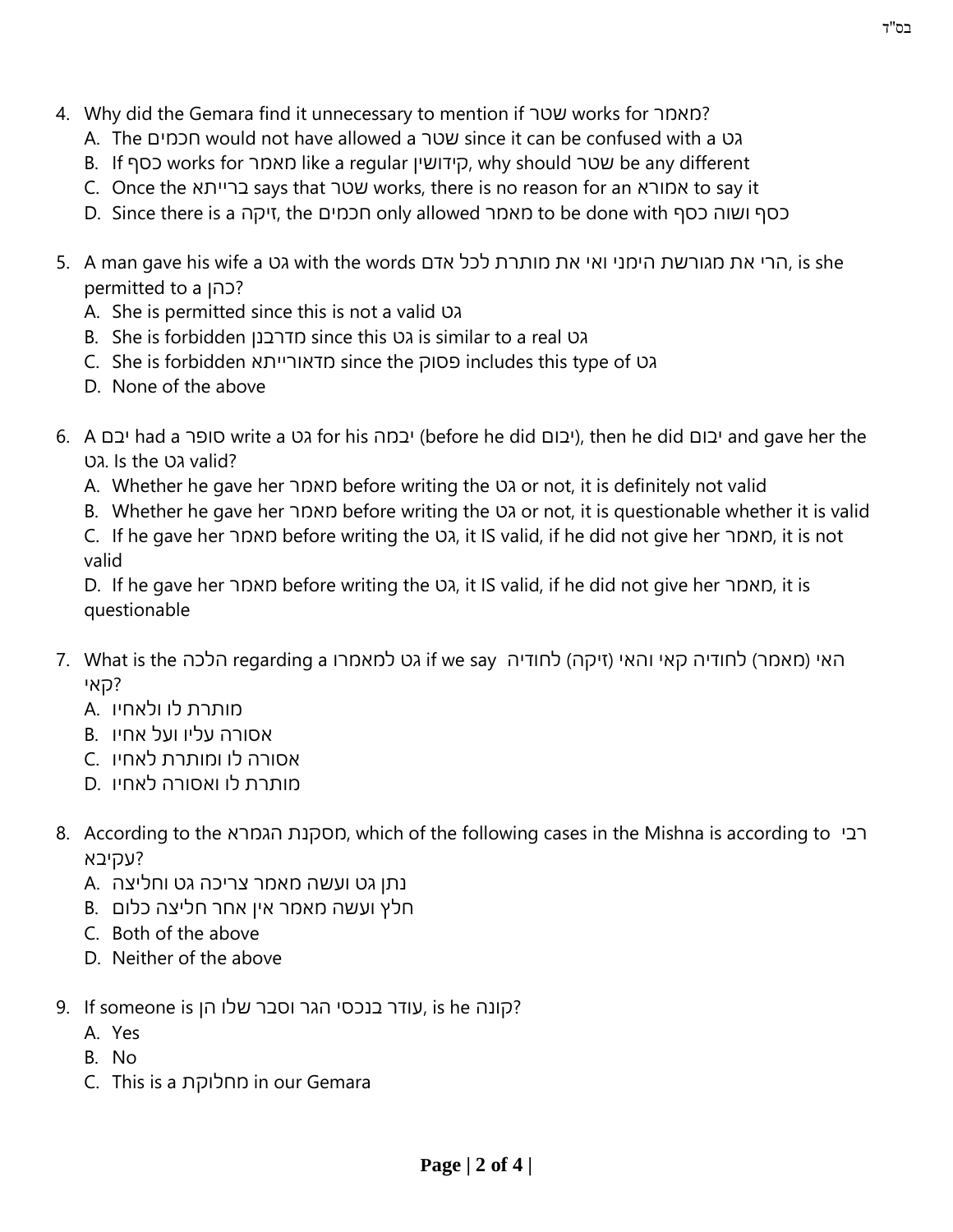- 10. A יבם) who has not performed anything with his יבמה (gives her מאמר with the words התקדשי לי במאמר יבמיו. Does this work?
	- A. Yes
	- B. No
	- C. This is a מחלוקת in our Gemara

## **TEST INSTRUCTIONS**

- Deadline for this quiz **is Wednesday, May 19th, 2021, at 11:59pm**
- We will only grade and offer incentives for bechinos taken with a closed Gemara. We encourage those who prefer to continue taking the test with an open Gemara. The answer key will be published after the deadline.
- Send in only the one-page answer sheet. Email to **tests@dafaweek.org**
- We try to mark **בחינות** within a week or two of receipt.
- The financial incentive is \$5 for closed-Gemara with a score of 90 or greater.
- Currently we issue certificates to Z. Bermans , Z Bermans Online and Tuvia's in Monsey. Please note, Z. Bermans stores do not honor online certificates.
- It is our goal to bl'n send financial incentives once every month or two.
- The incentives are specifically offered to increase learning & **חזרה** among **בתים בעלי**. We also welcome students or *yungerleit* who participate in a **חבורה השבוע דף**. Call us at **(507) DAF WEEK (323 9335)** with any questions.